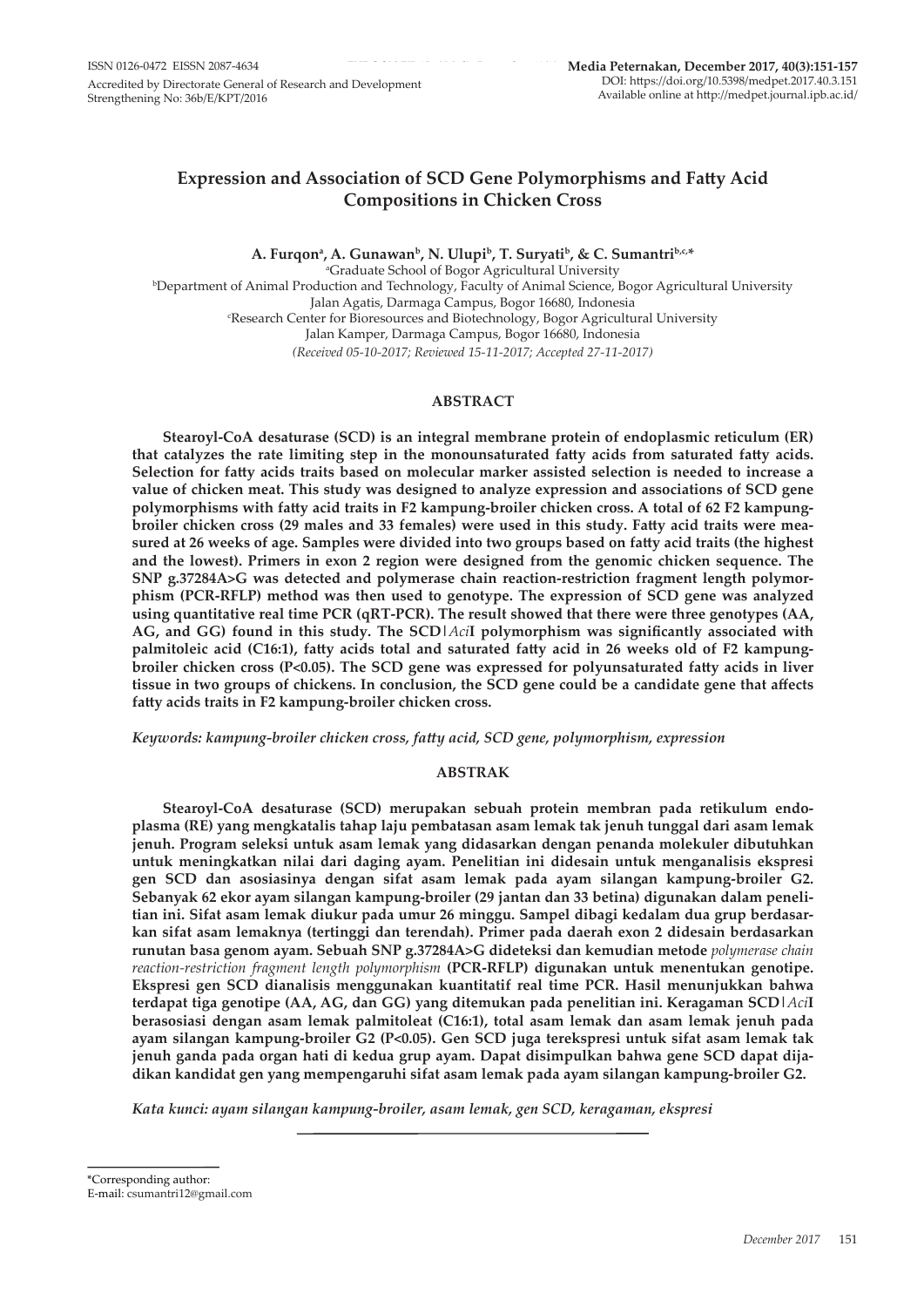# **INTRODUCTION**

Indonesian native chickens are important genetic resources, particularly for growth, meat and egg production. Commonly, Indonesian native chickens are raised using traditional production techniques but have a good adaptation to the tropical climate in Indonesia (Abubakar *et al*., 2014). They are not considered as the main source of family income and just as a side-line activity. The productivity of Indonesian native chicken is still low (Sulandari *et al.*, 2007) but can be increased with better management and genetic improvement. In the other hand, Indonesian native chickens supply meat that has specific texture and taste. It contains lower fat and are preferred by consumers. As a result, native chicken meat is more expensive than broiler meat. There is a high potential for genetic improvement of indigenous chickens due to large genetic variation in production and meat quality traits. Crossbreeding program with broiler can be done to improve the genetic productivity of Indonesian native chicken.

Identifying candidate genes related to meat quality traits will provide an opportunity for genetic improvement in breeding programs, especially in fatty acids traits. These traits affect not only taste and texture in meat but also healthy status for the human. The study of molecular genetics and genomic technologies have led to the improvement of meat quality of farm animals (Gao *et al*., 2007). An expression study and a polymorphic locus associated with fatty acids traits can be used as genetic markers. The genetic markers can be used for genetic improvement in the breeding program. (Ghanem *et al*., 2016)

Stearoyl-CoA desaturase (SCD) is an intrinsic membrane protein that binds to the endoplasmic reticulum (ER) and catalyzes the rate limiting step in the monounsaturated fatty acids from saturated fatty acids (Heinemann & Ozols, 2003). There are 5 variants of SCD called SCD1, SCD2, SCD3, SCD4 and SCD5 in different organisms (Paton & Ntambi, 2009; Flowers & Ntambi, 2008; Castro *et al.,* 2011). The SCD gene is encoding an enzyme that catalyzes delta  $(\Delta)$  9 desaturation of SFA and MUFA (Ohsaki *et al.,* 2009). The SCD gene encoded delta  $(\Delta)$  9 desaturation to produce palmitoleic acid (C16:1) and oleic acid (C18:1), both of C16:1 and C18:1 fatty acid diversely expressed in the physiological process (Wu *et al.,* 2013; Alexander *et al*., 2007).

Resnyk *et al.* (2013) reported that SCD gene was expressed in abdominal fat in fat and lean chicken. In the chicken, SCD gene expression is regulated by leptin, cerulenin, nutritional state, and gender in a tissue-specific manner (Dridi *et al*., 2007). In another study, SCD gene expression was affected by age (Bohannon-Stewart *et al.,* 2014). In mammals, the expression of SCD gene was analyzed and associated with fatness and fatty acids (Maharani *et al*. 2013b; Oh *et al*., 2013; Lim *et al*., 2015)

The objectives of this study were to analyze an expression of SCD gene using RT-PCR, identify a polymorphism of SCD gene exon2 using PCR-RFLP and evaluate associations between a polymorphism of SCD gene and fatty acids compositions on F2 kampungbroiler chicken cross.

# **MATERIAL AND METHODS**

## **Experimental Populations and Management**

A total of 29 males and 33 females Indonesian kampung-broiler chicken cross at 26 weeks of age were used in the current study. The blood ratio of Indonesian kampung-broiler chicken cross (F2) was 25% kampung, 50% kampung-broiler and 25% broiler (strain Cobb). The samples were divided into two groups (the highest and the lowest) according fatty acids traits for gene expression study. All chickens had access to feed and water ad libitum*.* From hatch to 8 week of age, chickens received a starter feed (4,080 kcal of gross energy/kg and 19,03% of crude protein) and from 9 to 24 weeks of age, chickens were fed a grower diet (4,001 kcal of gross energy /kg and 17,42% of crude protein).

## **Phenotypic Measurements**

Fatty acids traits were analyzed at 26 weeks of age. A part of leg chicken was used for fatty acids analysis. Fatty acids analysis was done according to Association of Official Analytical Chemists (AOAC, 2012). These measurements included fat content (FC), saturated fatty acids (SFA), monounsaturated fatty acids (MUFA), polyunsaturated fatty acids (PUFA), and total fatty acids  $(TFA)$ .

# **RNA Isolation and qRT-PCR**

The liver of chickens (n=3 per group) was extracted with JET RNA Purification Kit (Thermo Scientific, Lithuania, EU) and then stored at -20°C temperature. In this study, RNA was transcripted into complementary DNA (cDNA) using Transcriptor Synthesis First Strand cDNA Kit (Thermo Scientific, Lithuania, EU). RNA concentrations were measured with a NanoDrop spectrophotometer (NanoDrop Spectophotometers 2000, Thermo Scientific, USA). PCR primers were designed in MEGA 5.0 and checked the profile using Primer Stat (SCD Forward: 5'-GGT GAC CAA GAA TGG GAA TG- '3, SCD reverse: 5'-CCA ATA ATG GCC CCT AGA TG- '3, GAPDH forward: 5'-GTG TTG TGG ACT TGA TGG TC-'3, GAPDH reverse: 5'-GAC AGA AGG GAA CAG AAC TG-'3). The length of mRNA product of SCD and GAPDH genes were 192 and 160 bp respectively. All RTqPCR assays were conducted using SYBR Green Select Master Kit (Applied biosystem, USA). The reaction was done in 10 μL containing 50 ng of total RNA and  $0.4 \mu M$  of each primer. Thermal cycles contained one cycle of pre-incubation at 95°C for 5 min, 35 cycles of amplification (95°C for 10 s and 60°C for 20 s). Data of qRT-PCR were analyzed using 2[delta-delta] CT method (Schmittgen & Livak, 2008).

#### **DNA Isolation and PCR Amplification**

Blood samples were collected from *Vena axillaris*. Genomic DNA was isolated according to Sambrook *et al*., (1989). The PCR primers of SCD gene exon 2 used in this study are based on a previously study (Maharani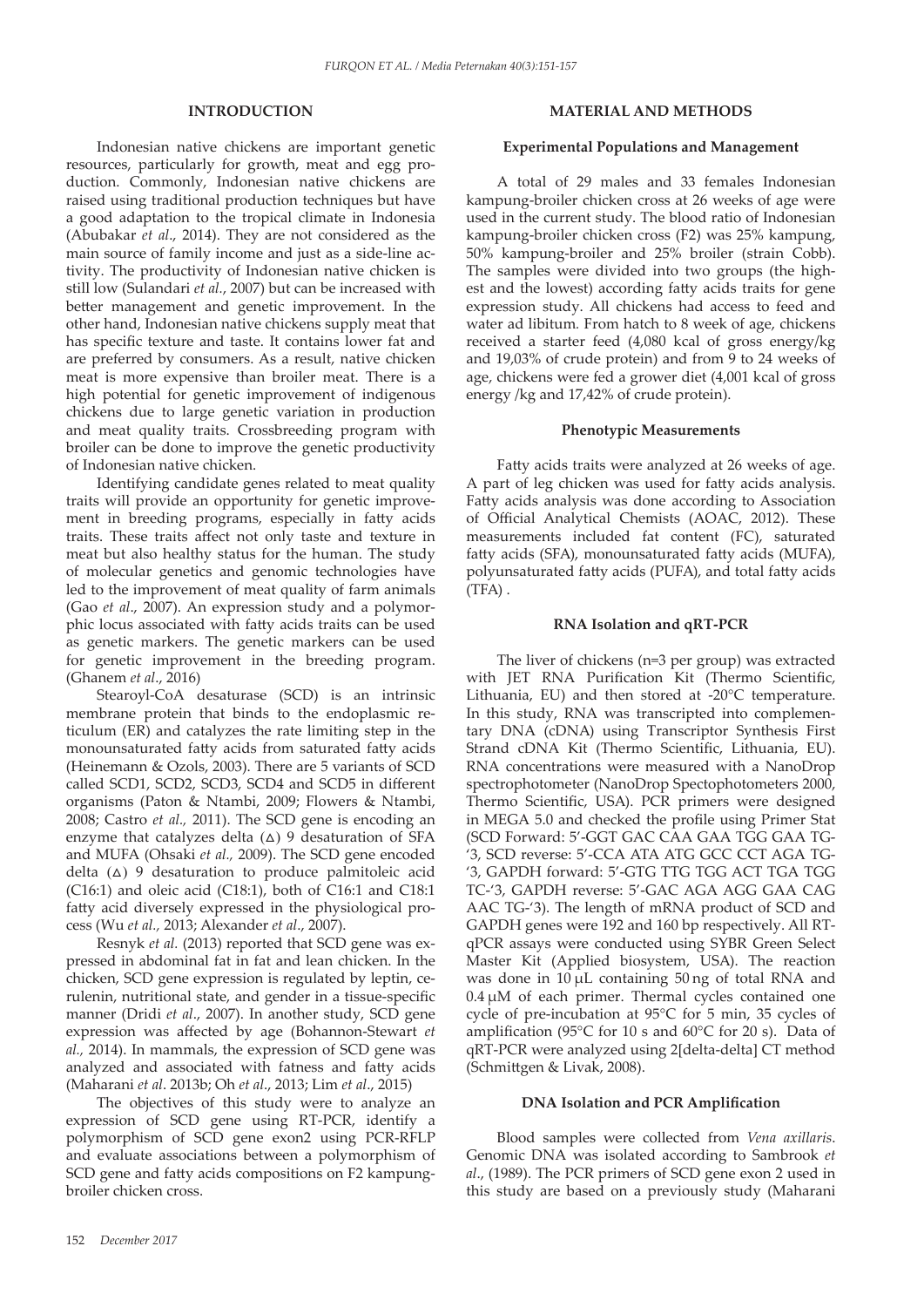*et al*., 2013). These primers (5' CCC CCA GAA AGA AAA AGT CC 3' and 5' CAA AAA TCC CAC CCA ACA AC 3)' were designed to amplify a 468-bp fragment by primer stat according to the chicken genomic sequence in the GenBank database (accession number NC\_006093). The PCR reaction conditions were 94°C for 5 min, 35 cycles of 94°C for 10 s, 60°C for 20 s, 72°C for 30 s, and an extension at 72°C for 5 min. The 25-µL reaction volume included 50 ng of DNA template, 1× reaction buffer, 5 pmol of each primer, 0.16 m*M* of deoxyribonucleotide triphosphate, 1.5 mM of MgCl<sub>2</sub>, and 1 U of *Taq* polymerase.

#### **Screening of the Population for Restriction Enzyme-Detectable SNP**

A single nucleotide polymorphism (SNP) of the SCD gene was detected by digesting  $7 \mu L$  of the  $468$ bp PCR product with 3 U of the *Aci*I enzyme (Thermo Fisher Scientific Inc.) at 37°C overnight. The restriction digests were electrophoresed for 45 min at 100 V on a 2.0% agarose gel with ethidium bromide. Individual PCR-RFLP fragment sizes for the gene were determined by visualizing the band pattern under UV Transilluminator (AlphaImager® EP).

#### **Statistical Analysis**

**Genotype and allele frequencies**. The genotype and allele frequencies were analyzed using genotyping data based on the populations of kampong chicken (Nei & Kumar, 2000). Genotype frequency was calculated by the following formula:

 $X_{ii} = n_{ii} / N$ 

Allele frequency was calculated by the following formula:

 $X_i = (2n_{ii} + \sum n_{ii}) / 2N$ 

Description:

 $X_{ii}$  = ii<sub>th</sub> genotype frequency

 $X_i$ <sup> $= i_{th}$ </sup> allele frequency

 $n_{ii}$  = Number of the sample of ii genotype

n**i**<sup>j</sup> = Number of the sample of ij genotype

N = Total samples

**Association study**. The association between the polymorphism and body composition traits was analyzed using the GLM procedure (SAS Inst. Inc., Cary, NC). The model was fitted with the genotype (**G**; 3 levels; AA, AG, GG) as random effects, as follows:

$$
Y = \mu + G + S + e,
$$

Where *Y* is the dependent variable for trait measured in the population, *μ* is the overall population mean for traits, *G* is the genotype effects, *S* is sex effects and *e* is the random error. Significant differences between means of the different genotypes were calculated using the Duncan test. Significance was determined as P<0.05, unless otherwise specified.

# **RESULTS**

#### **An Expression Study of SCD Gene**

In this study, mRNA expression analyzed by qRT-PCR demonstrated that the SCD gene was expressed in liver tissue. There were five fatty acid traits analyzed for gene expression (Figure 1). The chickens were divided into two groups for each trait (the highest and the lowest level). According to relative expression between SCD and GAPDH gene (housekeeping gene), there were no different expression between the highest and lowest group on fat content, total fatty acid, saturated fatty acids and monounsaturated fatty acids. There was the only different expression on polysaturated fatty acids between the highest and lowest group in the kampungbroiler chicken cross.

## **A Polymorphism Study of SCD Gene**

The 468 bp fragment of second exon of SCD gene was succesfully amplified and shown in Figure 2. Three genotypes were detected and defined as AA, AG and GG. The 468 bp fragment was succesfully digested with *Aci*I restriction enzyme. The digested PCR products had fragment sizes of 236, 141 and 91 bp for the GG genotype, 327 bp and 91 bp for the AA genotype, and a combination of 327, 236, 141 and 91 bp for AG genotype. According to SCD|*Aci*I locus polymorphism in F2 kampung-broiler chicken cross, the genotype frequency of AA, AG and GG were 0.306, 0.484, and 0.210 respectively. The alelle frequency of A and G were 0.548 and 0.452 respectively.

## **An Association Study of SCD Gene Polymorphism and Fatty Acids Traits**

The association of SCD gene polymorphism and fatty acid traits in 26 weeks old kampung-broiler chicken cross was summarized in the Table 1. The g.37284A>G SNP of SCD gene was generally significantly associated with fatty acids composition in 26 weeks old chicken. There were significant associations between the SCD polymorphism and fatty acids C16:1 (palmitoleic acids), total fatty acids, and saturated fatty acids in 26 weeks old chicken. No significant difference was observed in fat content, monosaturated fatty acids (MUFA) and polyunsaturated fatty acids (PUFA) .

# **DISCUSSION**

In expression study, the SCD gene was successfully expressed in liver tissue in F2 kampung-broiler chicken cross. According to relative expression, there were no the different expression on fat content, total fatty acid, saturated fatty acids and monounsaturated fatty acids. There was only the different expression on polysaturated fatty acids in liver tissue. This result indicated that SCD gene expression affected polysaturated fatty acids (PUFA) on final product of the fatty acid conversion in liver tissue of chicken. In another study, the expression profile of SCD gene in liver was different in response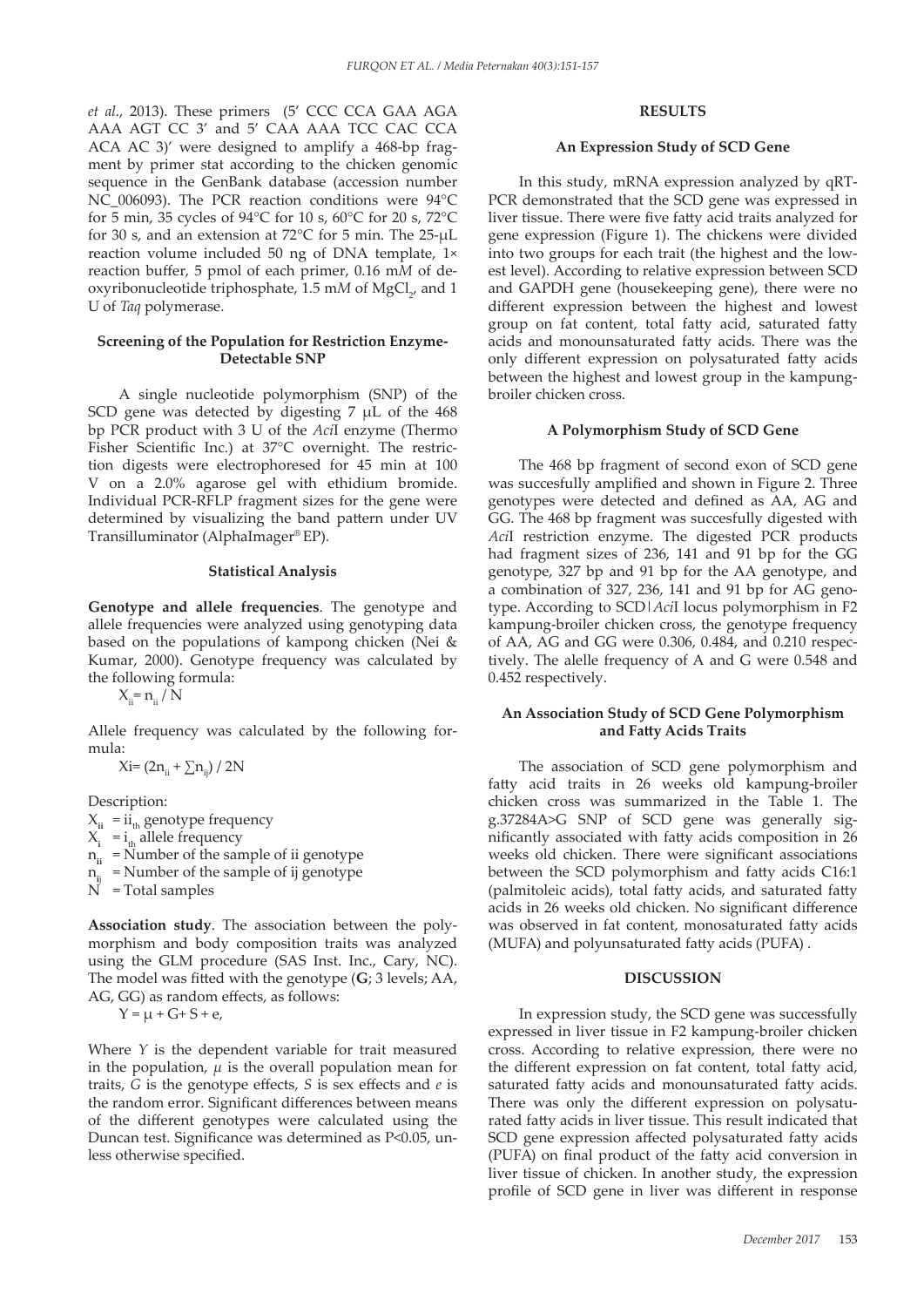

365 **Figure 1.** SCD mRNA Expression in liver tissue from group 1 and group 2 by qRT-PCR Figure 1. SCD mRNA Expression in liver tissue from group 1 and group 2 by qRT-PCR



 $\overline{2}$ 14 15 16  $1\,$ 3 10 11 12 13  $\overline{4}$ 5 8 9 6 7

Figure 2. The PCR-RFLP pattern for SCD gene exon 2 region with AciI restriction enzyme. M= 100bp markers; 1,3-6,9,13,15= AA genotype; 2,7,10,12= GG genotype; 8,11,14,16= AG genotype.

M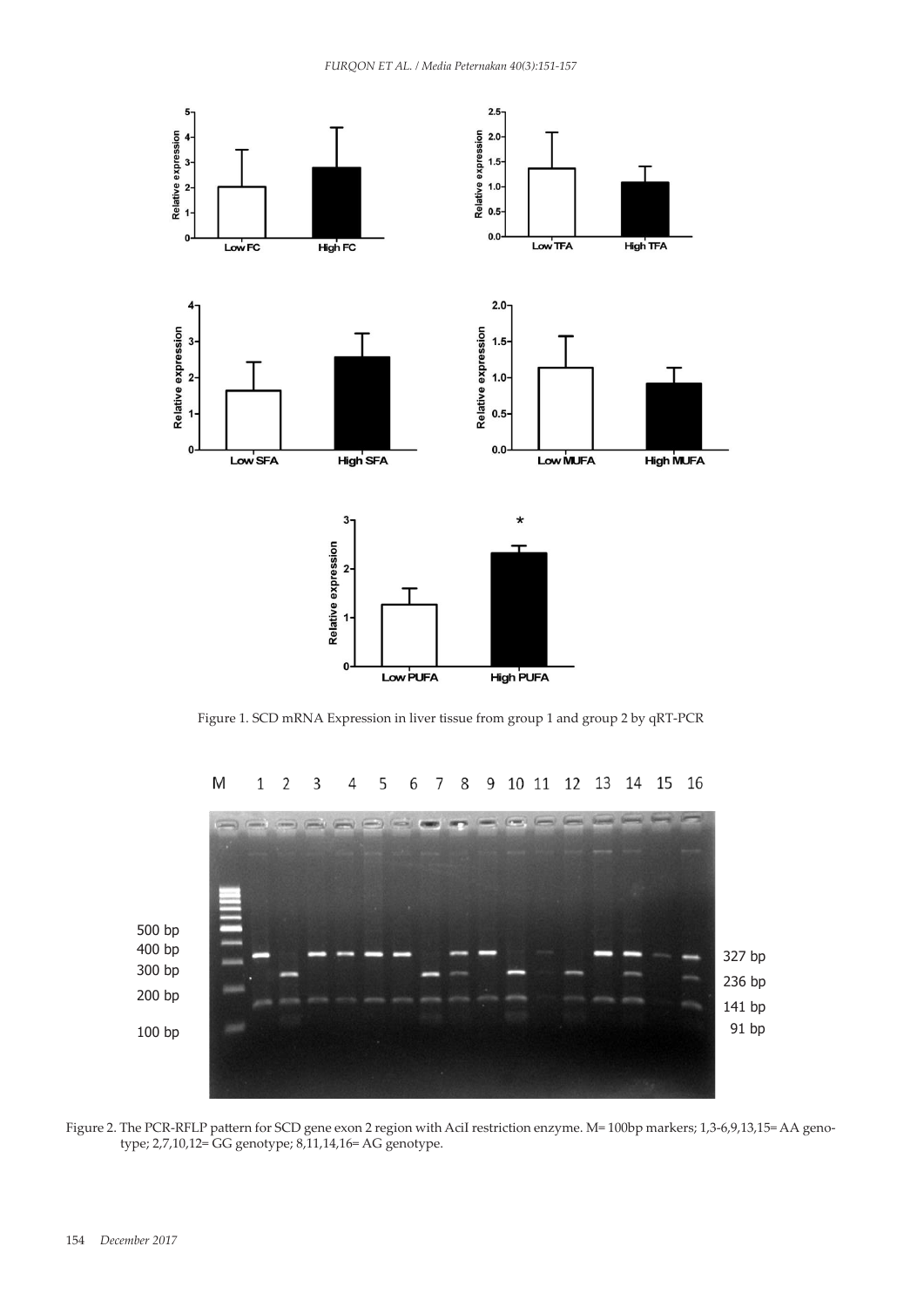| Fatty acids              | Genotype                      |                               |                               |  |  |
|--------------------------|-------------------------------|-------------------------------|-------------------------------|--|--|
| composition <sup>3</sup> | $AA(n=19)$                    | $AG(n=30)$                    | $GG(n=13)$                    |  |  |
| Fat content              | $4.85 \pm 1.42$               | $4.47 \pm 1.64$               | $4.58 \pm 1.66$               |  |  |
| C12                      | $0.05 \pm 0.01$               | $0.04 \pm 0.01$               | $0.05 \pm 0.02$               |  |  |
| C14                      | $0.57 \pm 0.04$               | $0.53 \pm 0.05$               | $0.54 \pm 0.04$               |  |  |
| C14:1                    | $0.07 \pm 0.03$               | $0.08 \pm 0.04$               | $0.08 \pm 0.02$               |  |  |
| C15                      | $0.11 \pm 0.08$               | $0.09 \pm 0.01$               | $0.08 \pm 0.01$               |  |  |
| C16                      | $20.56 \pm 1.35$              | $19.06 \pm 1.47$              | $19.70 \pm 1.78$              |  |  |
| C16:1                    | $2.32 \pm 0.82^b$             | $2.44 \pm 0.69$ <sup>ab</sup> | $2.69 \pm 0.80^{\text{a}}$    |  |  |
| C17                      | $0.17\,\pm\,0.03$             | $0.17\,\pm\,0.03$             | $0.17 \pm 0.02$               |  |  |
| C18                      | $5.63 \pm 0.74$               | $5.06 \pm 0.70$               | $5.17 \pm 0.64$               |  |  |
| C18:1n9t                 | $0.16 \pm 0.03$               | $0.14 \pm 0.03$               | $0.14 \pm 0.03$               |  |  |
| C18:1n9c                 | $31.78 \pm 1.86$              | $31.05 \pm 2.01$              | $31.23 \pm 2.16$              |  |  |
| C18:2n6c                 | $20.78 \pm 2.03$              | $20.77 \pm 1.61$              | $20.16 \pm 1.79$              |  |  |
| C20                      | $0.16 \pm 0.03$               | $0.17 \pm 0.04$               | $0.16 \pm 0.03$               |  |  |
| C18:3n6                  | $0.10 \pm 0.02$               | $0.10 \pm 0.02$               | $0.09 \pm 0.01$               |  |  |
| C20:2                    | $0.16 \pm 0.03$               | $0.17\,\pm\,0.03$             | $0.15 \pm 0.02$               |  |  |
| C <sub>22</sub>          | $0.05 \pm 0.02$               | $0.06 \pm 0.03$               | $0.06 \pm 0.01$               |  |  |
| C20:4n6                  | $0.68 \pm 0.28$               | $0.71 \pm 0.29$               | $0.69 \pm 0.19$               |  |  |
| C22:6n3                  | $0.06 \pm 0.02$               | $0.07 \pm 0.03$               | $0.07 \pm 0.03$               |  |  |
| Fatty acid total         | $83.44 \pm 3.68$ <sup>a</sup> | $80.74 \pm 4.25^{\circ}$      | $81.28 \pm 5.17^b$            |  |  |
| Saturated fatty acid     | $21.66\,\pm\,1.37^{\rm a}$    | $20.11 \pm 1.48$ <sup>b</sup> | $20.76 \pm 1.81$ <sup>b</sup> |  |  |
| MUFA <sup>1</sup>        | $34.34 \pm 2.50$              | $33.71 \pm 2.49$              | $34.15 \pm 2.75$              |  |  |
| PUFA <sup>2</sup>        | $21.78 \pm 2.12$              | $21.81 \pm 1.70$              | $21.16 \pm 1.84$              |  |  |

Table 1. Fatty acids composition of Indonesian Kampung-broiler chicken cross at different genotypes (Means±SD)

Note:

Means in the same row with different superscripts differ significantly (P<0.05).

 $1$  MUFA = monounsaturated fatty acids, PUFA = polyunsaturated fatty acids;  $2$  Numbers shown in parentheses are the number of individuals with the specified genotype; <sup>3</sup> All of fatty acids compositions are in percent.

to fasting in chickens (Desert *et al*., 2008). The identified SNP confirmed in exon might play important role in transcription process (Gunawan *et al.*, 2011). A polymorphism in the coding region directly affected the gene expression through changing the nucleotide sequence and structure of the gene and probably leading to change in mRNA synthesis, maturation, degradation, transportation, splicing or translation (Iida & Akashi, 2000).

In polymorphism study, SCD gene fragment were successfully amplified using PCR for all samples. There was a A/G SNP at base 37284 (accession number NC\_006093). The PCR-RFLP method was used successfully for genotyping the SNP in exon 2 of the SCD gene. The genotype and allele frequencies were calculated in crossbred chicken (Table 2). There were three genotypes (AA, AG, and GG) and two alleles (A and G) found in this population. The AG genotype was the highest genotype frequency in crossbred chicken. The A allele was more frequent than G allele in two groups of the kampung-broiler chicken cross. This was different with the results of Maharani *et al*., (2013a) in the broiler. In the previous study, the genotype frequency of GG was the highest.

In the association study, there were associations between SCD|*Aci*I locus polymorphism and fatty acid traits (palmitic acids, total fatty acids, and saturated fatty acid). The homozygous GG was significantly higher than the homozygous AA and heterozygous AG in palmitoleic acid (C16:1). The effect of this SNP indicated the increase palmitoleic acid in the homozygous GG. In fatty acids total and saturated fatty acids, the homozygous AA was significantly higher than the homozygous GG and heterozygous AG. This result indicated that homozygous AA could be a candidate marker related saturated fatty acid. In mammals, three SNPs of SCD gene in 3'UTR were associated with fat deposition and fatty

Table 2. Genotype and allele frequencies of SCD gene g.37284A>G SNP in kampung-broiler chicken cross (F2)

|                                                      |     | Genotype Frequency |       |      | Allele Frequency |       |
|------------------------------------------------------|-----|--------------------|-------|------|------------------|-------|
| Population                                           |     |                    | AG.   | GG   |                  |       |
| 26 week old in kampung-broiler<br>chicken cross (F2) | -62 | 0.306              | 0.484 | 0.21 | 0.548            | 0.452 |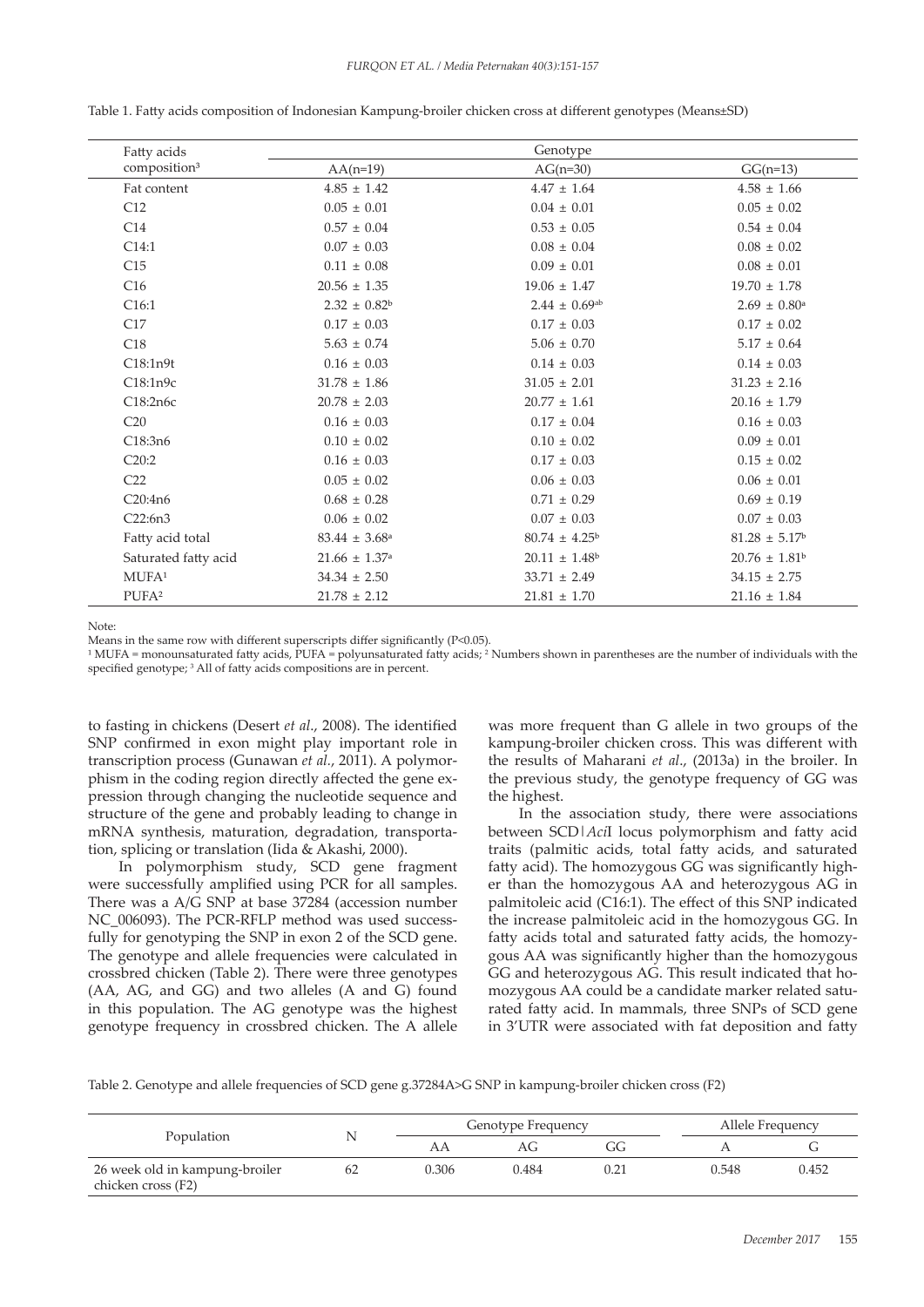acids compositions in cattle (Jiang *et al*. 2008). Maharani *et al.* (2013b) reported that the SNPs of SCD gene were associated with fatty acids compositions in pig.

In this study, the result was similar with Maharani *et al.* (2013a) for palmitoleic acids. Maharani *et al.* (2013a) reported that SCD|AciI polymorphism associated with palmitic acid (C16), palmitoleic acid (C16:1), and saturated fatty acids. In the previous study, The GG genotype was the highest on palmitoleic acid (C16:1) and AG genotype was the highest on palmitic acid (C16) and saturated fatty acids. Palmitoleic acid had a positive effect to reduce not only bad cholesterols (Nestel *et al*., 1994) but also fat deposition in blood vessels and blood clot formation (Grundy, 1994). In many studies, the increasing of unsaturated fatty acids could improve flavor of meat and health benefits (Erkkila *et al*., 2008; Webb & O'Neill, 2008; Zhang *et al*., 2008).

#### **CONCLUSION**

There was the different expression of SCD gene in liver tissue of crossbred chicken for polyunsaturated fatty acids (PUFA). There were three genotypes (AA, AG, and GG) found in this study. The SCD gene polymorphism exon 2 was significantly associated with palmitoleic acid (C16:1), total fatty acid and PUFA in 26 weeks old crossbred chicken. The SNP can be used as a potential marker to enhance the genetic improvement for the breeding program of chicken.

#### **ACKNOWLEDGEMENT**

The authors gratefully acknowledge the member of Animal Breeding and Genetic Community of Animal Production and Technology in Bogor Agricultural University for breeding the chickens on the farm. This research was supported by Ministry of Education and Culture No. 081/SP2H/PL/Dit.Litabmas/VI/2014 (PMDSU Project 2014).

#### **REFERENCES**

- **Abubakar, E. Supriyatna, & Sutopo.** 2014. Genotype distribution of local chicken crosbred in poultry breeding center Temanggung-Central Java. IRJES., 3:01-14.
- **Alexander, L.J., M.D. MacNeil, T.W. Geary, W.M. Snelling, D. C. Rule, & J.A. Scanga.** 2007. Quantitative trait loci with additive effects on palatability and fatty acid composition of meat in a Wagyu-Limousin F2 population. Anim. Genet. 38: 506-513. https://doi.org/10.1111/j.1365-2052.2007.01643.x
- **AOAC.** 2012. Official Methods of Analysis. 19th Ed. Association of Official Analytical Chemists, Washington, Arlington, USA.
- **Bohannon-Stewart, A., G. Kelley, B. Kimathi, S.H.K.V. Subramanya, J. Donkor, C. Darris, J. Tyus, A. Payne, S. Byers, D. Hui, S. Nahashon, F.C. Chen, M. Ivy, & X. Wang.** 2014. Expression of potential regulatory gene in abdominal adipose tissue of broiler chickens during early development. Genet Res Int. 2014:1-10. https://doi. org/10.1155/2014/318304
- **Paton, C.M. & J.M. Ntambi.** 2009. Biochemical and physiological function of stearoyl-CoA desaturase. Am. J. Physiol. Endocrinol. Metab. 297:38-37. https://doi.org/10.1152/ ajpendo.90897.2008
- **Castro, L.F.C, J.M. Wilson. O. Goncalves, S. Galante-Oliveira, E. Rocha, & I. Cunha.** 2011. The evolutionary history of the stearoyl-CoA desaturase gene family in vertebrates. BMC Evol. Biol. 11:132. https://doi.org/10.1186/1471-2148-11-132
- **Desert, C., M.J. Duclos, P. Blavy, F. Lecerf, F. Moreews, C. Klopp, M. Aubry, F. Herault, P.L. Roy, C. Berri, M. Douaire, C. Diot, & S. Lagarrigue.** 2008. Transcriptome profiling of the feeding-to-fasting transition in chicken liver. BMC Genomics, 9:611. https://doi.org/10.1186/1471-2164-9-611
- **Dridi, S., M. Taouis, A. Gertler, E. Decuypere, & J. Buyse.** 2007. The regulation of stearoyl-CoA desaturase gene expression in tissue specific in chickens. J. Endocrin. 192: 229-236. https://doi.org/10.1677/JOE-06-0070
- **Erkkilä, A., V.D.F. de Mello, U. Riserius, & D.E. Laaksonen.** 2008. Dietary fatty acid and cardiovascular disease: An epidemiological approach. Prog. Lipid Res. 47:172-187. https://doi.org/10.1016/j.plipres.2008.01.004
- **Flowers, M.T & J.M. Ntambi.** 2008. Role of stearoyl-coenzymeA desaturase in regulating lipid metabolism. Curr. Opin. Lipidol. 19:248–256. https://doi.org/10.1097/ MOL.0b013e3282f9b54d
- **Gao, Y., R. Zhang, X. Hu, & N. Li.** 2007. Application of genomic technologies to the improvement of meat quality of farm animals. Meat. Sci. 77: 36-45. https://doi.org/10.1016/j. meatsci.2007.03.026
- **Ghanem, H.M., A.I. Ateya, Y.Y. El Seady, S.M. Nasr, & N.A. El Kholy.** 2016. Effect of breed, apoVLDL-II gene polymorphism, and metabolic biochemical markers on growth and body composition traits in commercial broiler breeds. Asian J Anim Vet Adv., 11: 548-555. https://doi.org/10.3923/ ajava.2016.548.555
- **Grundy, S.M.** 1994. Influence of stearic acid on cholesterol metabolism relative to other long-chain fatty acids. Am. J. Clin. Nutr. 60:986S-900S.
- **Gunawan, A. , K. Kaewmala, M.J. Uddin, M.U. Cinar, D. Tesfaye, C. Phatsara, E. Tholen, C. Looft, & K. Schellander.**  2011. Association study and expression analysis of porcine ESR1 as a candidat gene for boar fertility and sperm quality. Anim Repro Sci. 128.11-21.
- **Heinemann, F.S. & J. Ozols.** 2003. Stearoyl-CoA desaturase, a short lived protein of endoplasmic reticulum with multiple control mechanism. Prostaglandins Leukot. Essent. Fatty Acid. 68:122-133. https://doi.org/10.1016/ S0952-3278(02)00262-4
- **Iida, K. & H. Akashi.** 2000. A test of translational selection at 'silent' sites in the human genome: base composition comparisons in alternatively spliced genes. Gene 261: 93–102. https://doi.org/10.1016/S0378-1119(00)00482-0
- **Jiang, Z., J.J. Michal, D.J. Tobey, T.F. Daniels, D.C. Rule, & M.D. MacNeil.** 2008. Significant associations of stearoyl-CoA desaturase (SCD1) gene with fat deposition and composition in skeletal muscle. Int. J. Biol. Sci. 4:345-351. https://doi.org/10.7150/ijbs.4.345
- **Lim, K.S., J.M. Kim, E.A. Lee, J.H. Choe, & K.C. Hong.** 2013. A Candidate Single Nucleotide Polymorphism in the 3′ Untranslated Region of Stearoyl-CoA Desaturase Gene for Fatness Quality and the Gene Expression in Berkshire Pigs. Asian-Australas J Anim Sci. 28:151-157. https://doi. org/10.5713/ajas.14.0529
- **Maharani, D., D.W. Seo, N.R. Choi, S. Jin, M. Cahyadi, C. Jo, & J.H. Lee.** 2013a. Association of FASN and SCD genes with fatty acid composition in broilers. CNU J. Agr. Sci. 40:215- 220. https://doi.org/10.7744/cnujas.2013.40.3.215
- **Maharani, D., H. B. Park, J. B. Lee, C. K. Yoo, H. T. Lim, S. H. Han, S. S. Lee, M. S. Ko, I. C. Cho, & J. H. Lee.** 2013b. Association of the gene encoding stearoyl-CoA desaturase (SCD) with fatty acid composition in an intercross population between Landrace and Korean native pigs. Mol. Biol. Rep. 40:73-80. https://doi.org/10.1007/s11033-012-2014-0